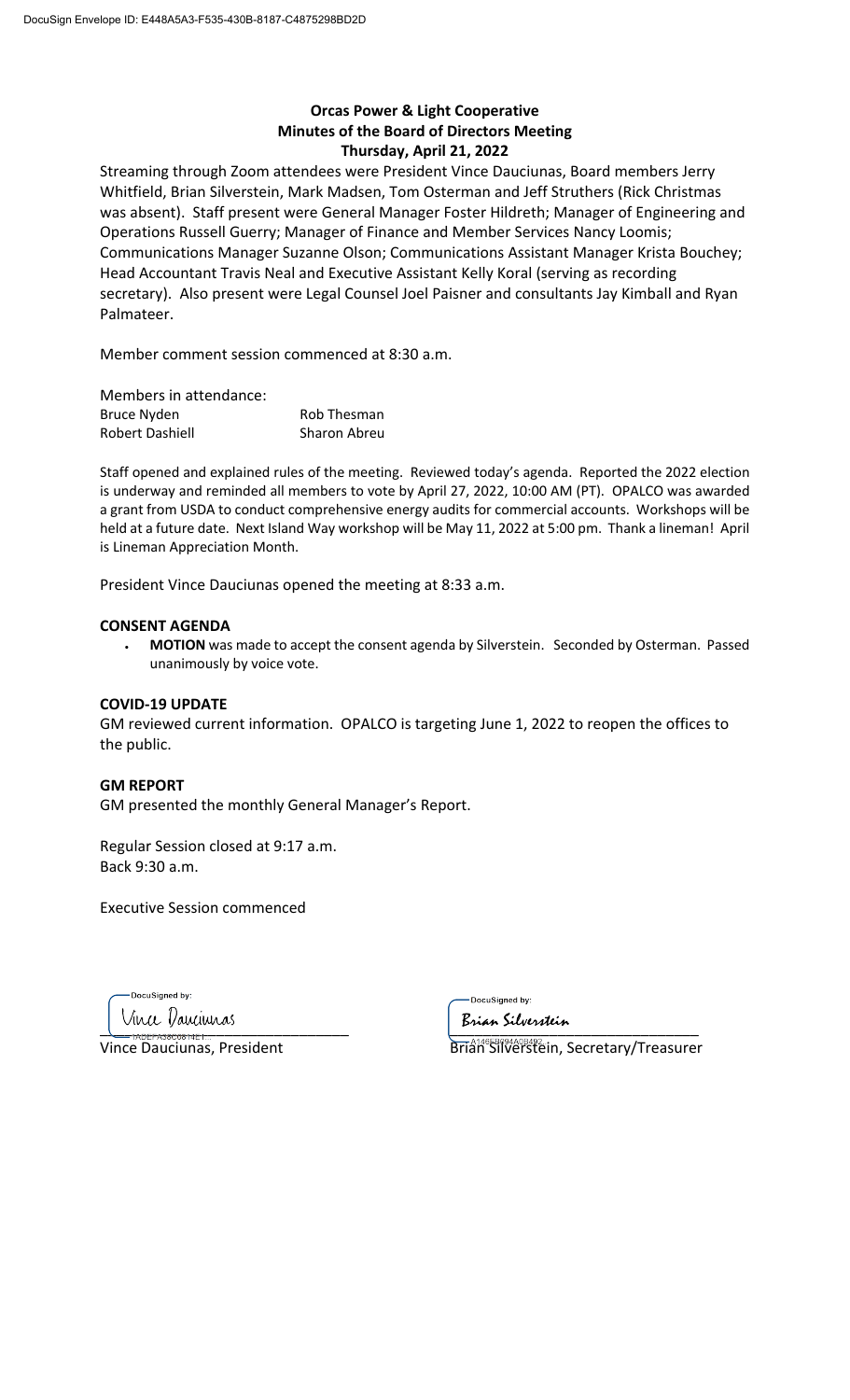# **MINUTES OF SPECIAL MEETING April 26, 2022 Orcas Power & Light Cooperative Board of Directors**

A Special Board meeting of the Orcas Power & Light Cooperative was held

on April 26, 2022 via electronic mail pursuant to the OPALCO Bylaws. All members

of the board participated and waived in person attendance at the meeting. At the

Special meeting, the Board of Directors adopted a Resolution providing for an

employee benefit program.

-DocuSigned by:

-DocuSigned by:

<u>Muce Dauciuras</u><br>Vin<sup>20E</sup>b<sup>38C0814E1</sup>as, President Brian Silverstein, S

Vince Dauciunas, President Brian Silverstein, Secretary/Treasurer